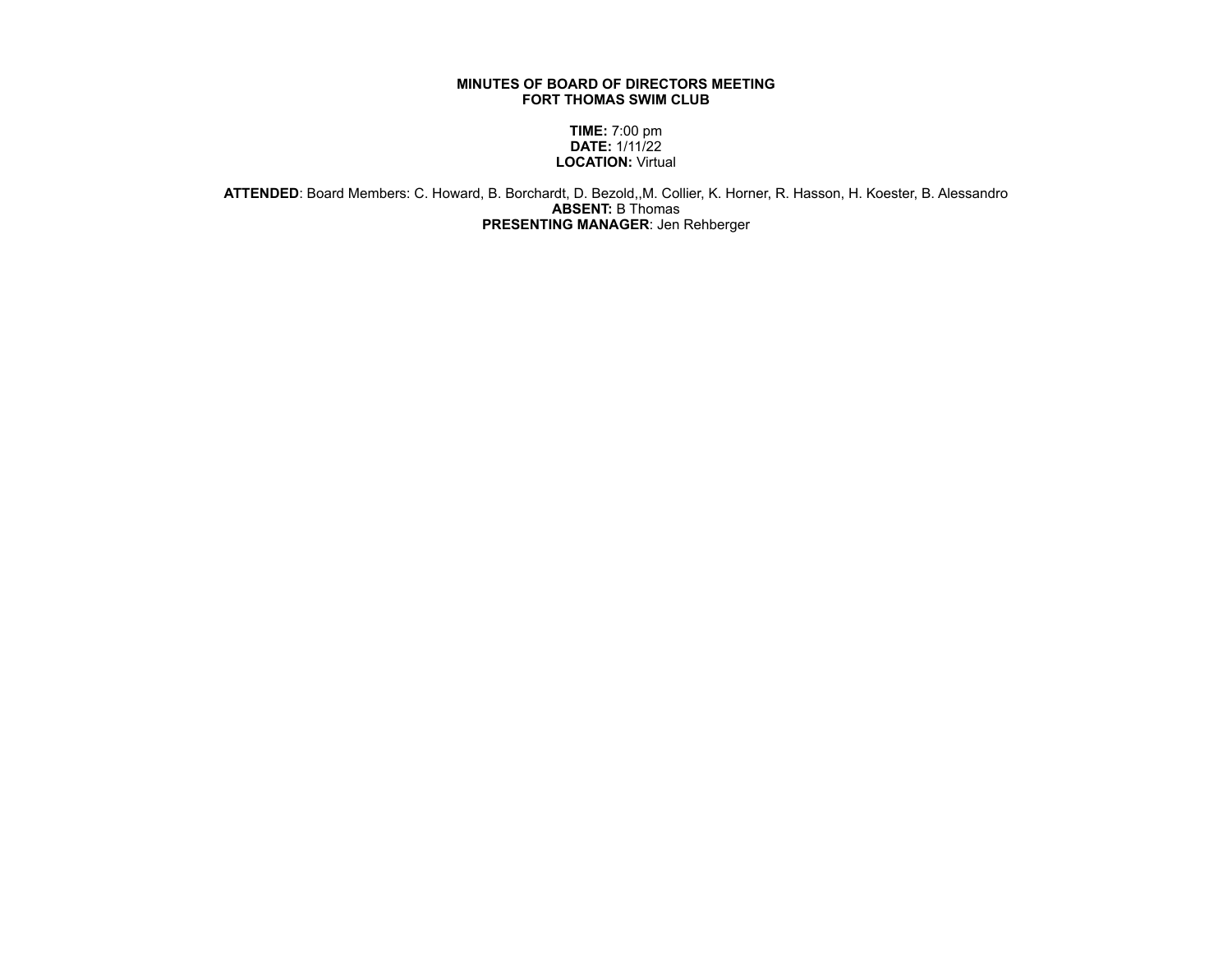| Item                      | <b>Discussion</b>                                                                                                                                                                                                                                                                                                                                                                                                                                                                                                                                                                                                                                                                                             | <b>Motion Made</b> | <b>Action to be</b><br><b>Taken</b> |
|---------------------------|---------------------------------------------------------------------------------------------------------------------------------------------------------------------------------------------------------------------------------------------------------------------------------------------------------------------------------------------------------------------------------------------------------------------------------------------------------------------------------------------------------------------------------------------------------------------------------------------------------------------------------------------------------------------------------------------------------------|--------------------|-------------------------------------|
| Minutes from Last Meeting | Read and discussed prior meeting minutes (dated 11/09//21)                                                                                                                                                                                                                                                                                                                                                                                                                                                                                                                                                                                                                                                    | Bob B / Denise     | Approved                            |
| Treasurer's Report        | Preparing to do taxes coming up.<br>Nothing but a few recurring fees coming out in January                                                                                                                                                                                                                                                                                                                                                                                                                                                                                                                                                                                                                    |                    |                                     |
| President's Report        | $Bob -$<br>Mr. Weyer passed away this month. Moment of appreciation and recognition of his service to<br>the club. Thank you to Heather for handling flowers and card sent on behalf of club.<br>Lifeguards<br>Definite 5 confirmed guards returning at this point. Still communicating with current<br>employees and on track for 16+ for 2022.<br>Discussed attracting lifeguards with reimbursement of certification fees/pay increases.<br>Approved new pay structure.<br>Front Desk and concessions:<br>Reaching out to workers for who will be returning. Taking applications, finalize Feb/<br>March timeframe.<br>Discussed online, app-based scheduling. To be trialed my board and management team. | Brian A / Rob H    | Approved (8-0)                      |
| Manager's Report          | Jen Rehberger - Provided input for attracting and retaining staff.                                                                                                                                                                                                                                                                                                                                                                                                                                                                                                                                                                                                                                            |                    |                                     |
| Pool & Grounds            | Bob and Brian -<br>Brian is still researching grills for the club.<br>Painting of pool will begin early April (Bob)<br>Emergency Gate will need to be installed for Fire Code. Looking for possible approved<br>delay to integrate this gate with Highland Park improvements. 3k estimate (Bob)<br>Expansion of baby pool for next year. Started bidding process (Bob/Brian A)<br>Looking to get a trophy case/display area. 3-5k (Bob)<br>Looking for ideas to Update/Tile the Baby Pool bathroom.<br>Shamrock - completed some of offseason approved work in filer room. Pump for baby<br>pool is not available, they may need to rebuild at approximately the same cost.                                   |                    |                                     |
| Swim and Dive             | Cathy-Looking to get a trophy case/display area outside women's bathroom.<br>- Parent group to assist in coordinating season activities as well as plan dive champ meet.                                                                                                                                                                                                                                                                                                                                                                                                                                                                                                                                      |                    |                                     |
| Membership                | Kelly: One certificate turned in. Kellyand Bob to meet and do a handoff for Membersplash<br>training and other responsibilities. Previous membership chair has not provided a handoff.                                                                                                                                                                                                                                                                                                                                                                                                                                                                                                                        |                    |                                     |
| Activities                | Denise and Heather - Moved a few events last year and worked well. Season schedule to be<br>ready for February meeting                                                                                                                                                                                                                                                                                                                                                                                                                                                                                                                                                                                        |                    |                                     |
| <b>New Business</b>       | Reviewed a club member comment about guest fees being raised. It was discussed and<br>decided to remain at current structure.                                                                                                                                                                                                                                                                                                                                                                                                                                                                                                                                                                                 |                    |                                     |